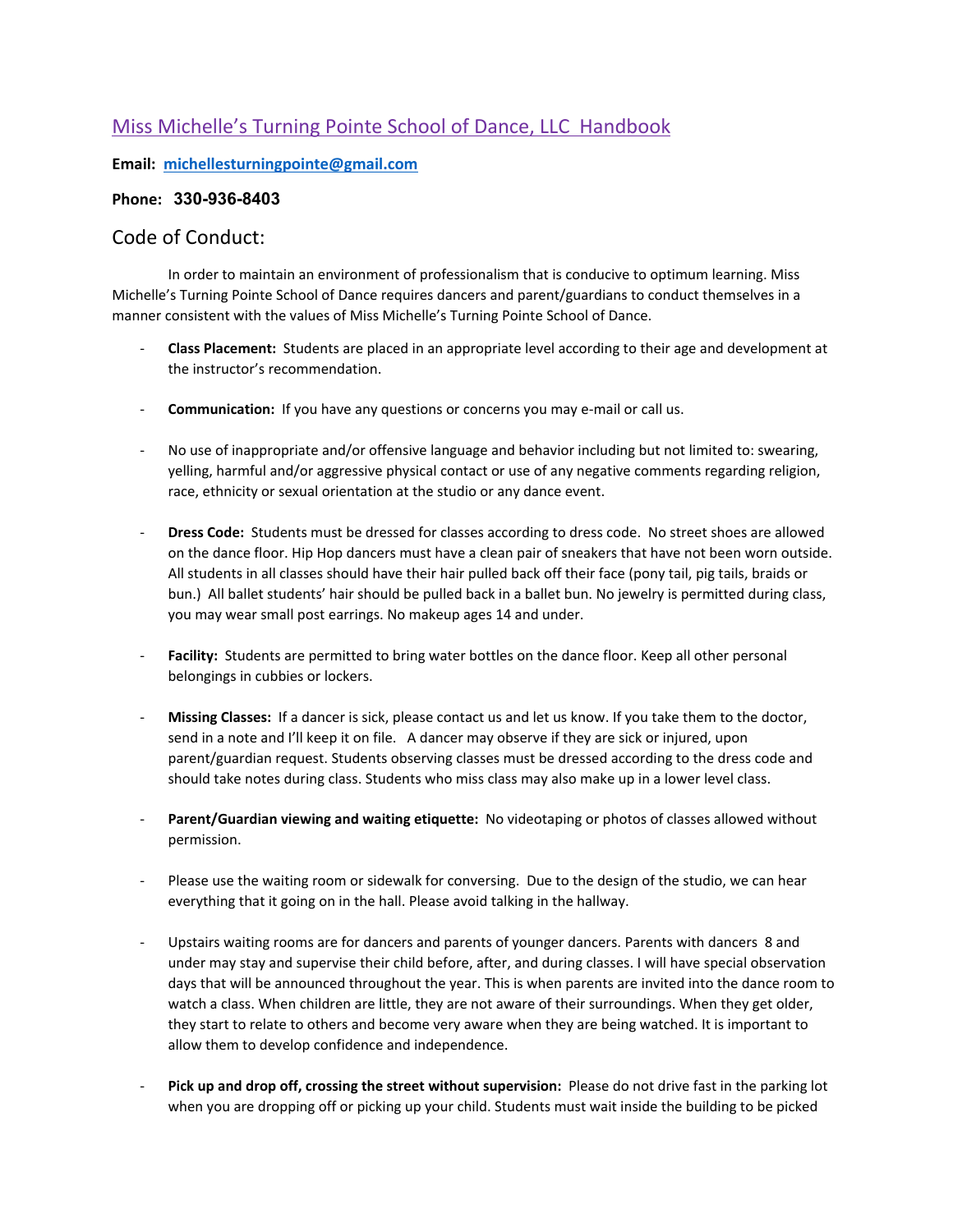up. If you allow your older child to cross the street to purchase food without a chaperone, you must give the studio a written permission for your child to do it.

## - Student Expectation

- **Attendance:** Good attendance is essential for safe and productive training. Students are encouraged to arrive 10 minutes early to stretch, warm-up, and mentally prepare for their class. If a student is late, please wait until there is a pause in the music before entering the studio, and ask permission to enter. We would rather have you come in late than not come in at all. Students who miss more than fifty percent of classes may not be permitted to participate in the annual spring show. We start choreography for the spring show after the holidays in early January. To put on a great show, we need students to not miss classes, or observe if they are sick.
- **Statement Against Discrimination and Sexual Harassment:** Miss Michelle's Turning Pointe School of Dance shall not discriminate on the basis of race, color, religion, sex, sexual orientation, disability, or national origin. We will not tolerate any unlawful harassment of any staff, student, or parent/guardian affiliated with Miss Michelle's Turning Pointe School of Dance and will investigate all harassment complaints thoroughly and promptly.
- Studio Policies and Procedures:
- Payment: is due the first of the month. No refunds.
- New Registration: Register before 1<sup>st</sup> day of fall classes pay \$25/person or \$35/family. If a student misses a month of classes and fails to notify the dance school with a legitimate excuse, the student is considered a drop-out.
- Late Registration: We accept late enrollment for new students. If a student joins later than November 15<sup>th</sup>, they may not participate in the Spring Show in May.
- Withdrawal: If you choose to withdraw due to moving or an illness, please notify the studio owner in writing.
- Referral Program: If you refer someone to us and they register and pay their first months tuition, you receive \$25 credit toward your fees.

## Performing Opportunities

- **Annual Spring Show:** There is an additional recital fee to participate in the spring show. The form will have detailed information regarding spring show fees, place, and important dates and times. You will receive this form in October or November.